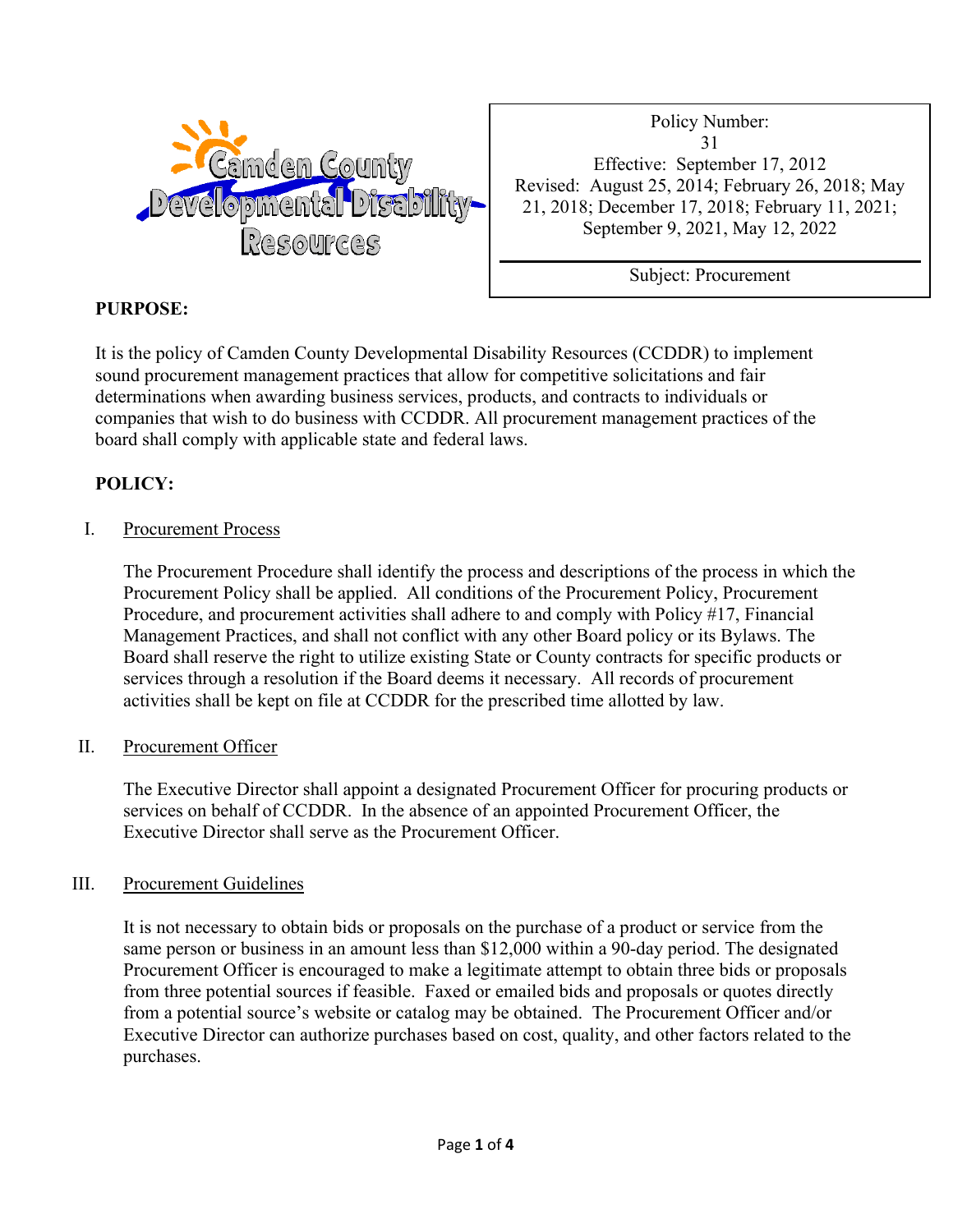A formal competitive bid process shall be used for the purchase of a product or service \$12,000 or higher from the same person or business within a 90-day period. A Request for Proposals (RFP) or Notice of Funding Available (NOFA) shall be published in a local newspaper and shall be posted on the CCDDR website. The RFP OR NOFA can also be submitted directly to potential sources; however, direct submissions must be made to at least three potential sources. Bidders shall be given the guidelines for their responses contained within the RFP OR NOFA and an appropriate amount of time in which to develop and submit a proposal or quote based on the requirements contained in the RFP OR NOFA. The responses shall be sealed and shall remain sealed until the deadline for the RFP OR NOFA has passed. All responding parties shall be notified of the date for opening the sealed responses. Sealed responses shall be opened during a regularly scheduled CCDDR Board meeting.

A general NOFA for I/DD Direct and Community Inclusion Supports and Services may be issued annually to encourage providers to submit product or service applications for funding. Responses to the general NOFA will be opened by the CCDDR Administrative Team for review and consideration prior to submission to the Board. All documents will made available for public inspection, but no decision relating to any potential funding award will be made at the application opening should the product or service be \$12,000 or higher from the same person or business within a 90-day period. In these cases, awards and/or determinations, if any, will be submitted to the Board for consideration at regularly scheduled monthly Board meetings.

Specific written agreements or contracts to purchase a product or service on an ongoing basis extending past a 90-day period will be considered a single purchase. Specific written agreements or contracts which do not obligate the Board to continue to purchase a product or service on an ongoing basis extending past a 90-day period will be considered separate purchases.

The Board may waive the requirement of competitive bids where there is a single feasible source for the purchase, and it makes the determination in writing and enters it in the Board meeting minutes. A "single feasible source" exists when:

- 1. Supplies are proprietary and only available from the manufacturer or a single distributor.
- 2. Based on past procurement experience, it is determined that only one distributor services the region in which the supplies are needed.
- 3. Supplies are available at a discount from a single distributor for a limited period.

When a single feasible source is to be procured, the Board shall post notice of the proposed purchase if the single feasible source purchase is \$12,000 or more. The Board shall post notice and advertise intent of the purchase in the local newspaper. Posted notices for single feasible source purchases shall include a paper notice posted on the primary place of business and on the CCDDR website. Notices posted and intents advertised for single feasible source procurement shall be done at least 10 days prior to purchase.

Supports and/or services for individuals served by CCDDR and paid by the Board through Medicaid Waiver agreements or other contracts with the Department of Mental Health, Division of Developmental Disabilities, shall be done in accordance with the guidelines established within those agreements or contracts. Supports and/or services procured and paid solely or partially by the Board specifically for individuals served by CCDDR shall be done in a manner which represents the health, safety, and best interests of the individuals being served.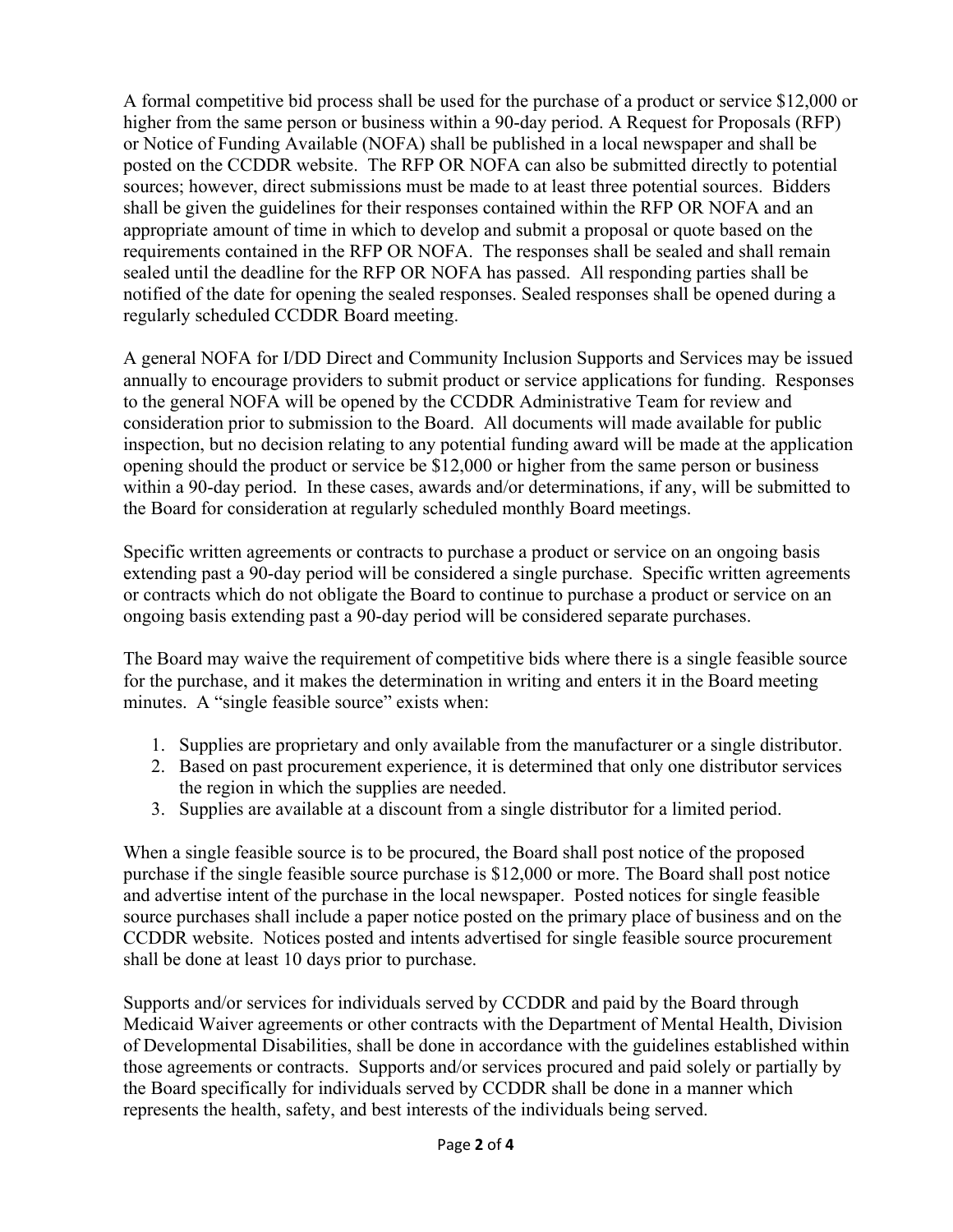#### IV. Awards for Services and Products

A panel of CCDDR representatives will be assigned to review all responses before an approved respondent is selected. CCDDR may require respondents to provide additional assurances, insurances, bonds, and supplementary information during the procurement process. If there is only one respondent to an RFP OR NOFA, a second solicitation may or may not be offered. All proposals may be rejected and new solicitations issued. Awards and contracts for RFPs OR NOFAs shall not be solely based on price. Other considerations will be utilized based on the premise of the services and/or products contained within the RFP OR NOFA. Respondent references, respondent experience, respondent qualifications, proposal presentation, proposal accuracy, proposal clarity, timelines for project completion, quality of proposed goods/services, warranties, and other factors related to the product and/or service shall be considered during the procurement process. Preference shall be applied to those respondents who employ Camden County residents with developmental disabilities and may be part of the requirements contained within the RFP OR NOFA. All other preferences and guidelines identified in applicable Federal, state, and local law shall be recognized.

#### V. Banking Services

The Board shall issue an RFP and receive proposals from banking corporations or associations to be depositaries of funds every four years, with an option to rebid in odd numbered years. Proposals are to be sealed and include the rate of interest for the specified period in the RFP. If there are no responses, the Board can choose any bank in the county or adjoining counties with interest of not less than 1.5%.

#### VI. Periodic Review of Existing Products or Services

CCDDR shall periodically review the cost of products and/or services utilized on an ongoing basis and previously awarded through the procurement process. If desired or necessary, CCDDR may seek to solicit new proposals for these products and/or services. In such cases, CCDDR shall follow the Procurement Guidelines in Section III.

#### VII. Emergency Procurement

CCDDR may waive all procurement requirements when there has been an "Emergency Declaration" issued by the Executive Director in conjunction with the approval of the Board Chairman. If the Board Chairman is unavailable, the Executive Director shall seek the approval from the Board Vice Chairman. If the Chairman and Vice Chairman are unavailable, the Executive Director shall seek approval from no less than two Board members. If the Executive Director is not available, any two members of the board in conjunction with the Chairman or Vice Chairman (if the Chairman is unavailable) can issue an "Emergency Declaration". An "Emergency Declaration" can be issued if it has been determined that there exists a threat to life, property, public health, or public safety; when immediate expenditure is necessary to protect against loss of or damage to CCDDR property; if a legal matter prompts immediate attention or response; in order to prevent or minimize serious disruption in CCDDR services; or to ensure the integrity of CCDDR records. Emergency procurements shall be made with as much competition as is practicable under the circumstances. A detailed report and accounting of the "Emergency